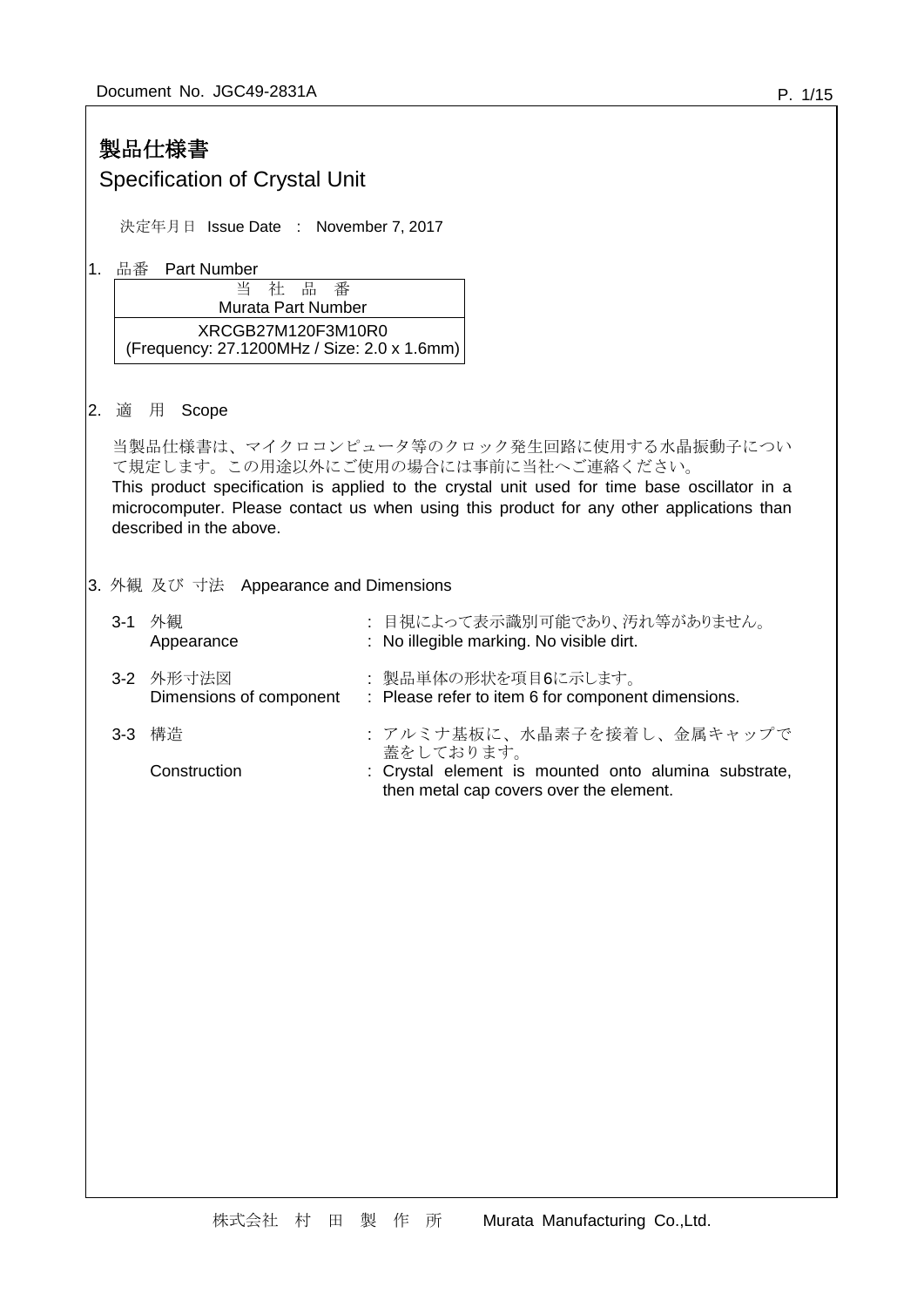| 4. 定格   | Rating                             |                                  |
|---------|------------------------------------|----------------------------------|
|         | 項<br>目<br><b>Item</b>              | 規<br>格<br>Specification          |
| $4 - 1$ | 動作温度範囲                             | $-30$ to $+85^{\circ}$ C         |
|         | <b>Operating Temperature Range</b> |                                  |
| $4 - 2$ | 保存温度範囲                             | $-55$ to $+85^{\circ}$ C         |
|         | Storage Temperature Range          |                                  |
| $4 - 3$ | 励振レベル*1                            |                                  |
|         | Drive Level *1                     | 150 $\mu$ W (300 $\mu$ W以下/max.) |
| $4 - 4$ | 直流印加電圧                             |                                  |
|         | D.C. Voltage                       | D.C.6V 以下/max.                   |
| $4 - 5$ | 入力信号振幅                             |                                  |
|         | A.C. Voltage                       | 15Vp-p 以下/max.                   |
| $4 - 6$ | 耐電圧                                |                                  |
|         | Withstanding Voltage               | D.C. 100V 以下/max. 5s 以内/max.     |

## \*1 当製品仕様書で規定している周波数及び等価直列抵抗を測定する時の入力条件です。 This item shows input condition to measure frequency and Equivalent Series Resistance specified in this specification.

### 5. 電気的性能 Electrical Characteristics

|         | 項目<br>Item                            | 規 格<br>Specification               |  |  |
|---------|---------------------------------------|------------------------------------|--|--|
| $5 - 1$ | 公称周波数                                 | 27.1200MHz                         |  |  |
|         | <b>Nominal Frequency</b>              |                                    |  |  |
| $5-2$   | 周波数許容偏差 *2                            | ±30ppm 以内/max.                     |  |  |
|         | Frequency Tolerance *2                |                                    |  |  |
| $5-3$   | 周波数温度依存性                              | $\pm$ 40ppm 以内/max. (-30 to +85°C) |  |  |
|         | <b>Frequency Shift by Temperature</b> | (初期値に対し/from initial value)        |  |  |
| $5-4$   | 周波数エージング                              | ±5ppm 以内/年                         |  |  |
|         | <b>Frequency Aging</b>                | max./year                          |  |  |
| $5-5$   | 等価直列抵抗 *2                             |                                    |  |  |
|         | Equivalent Series Resistance *2       | $80\Omega$ 以下/max.                 |  |  |
| $5-6$   | 絶縁抵抗 *3                               | 500MΩ 以上/min. (D.C.10V 印加時)        |  |  |
|         | <b>Insulation Resistance *3</b>       | (Applied D.C.10V)                  |  |  |
| $5 - 7$ | 負荷容量 (Cs)                             |                                    |  |  |
|         | <b>Load Capacitance</b>               | 10.0 $\pm$ 0.1pF                   |  |  |

\*2 周波数および等価直列抵抗の測定方法は8項を参照ください。

Please refer item 8 for measuring method of frequency and Equivalent Series Resistance.

\*3 端子相互間での抵抗を示します。

This characteristic shows the resistance between terminals.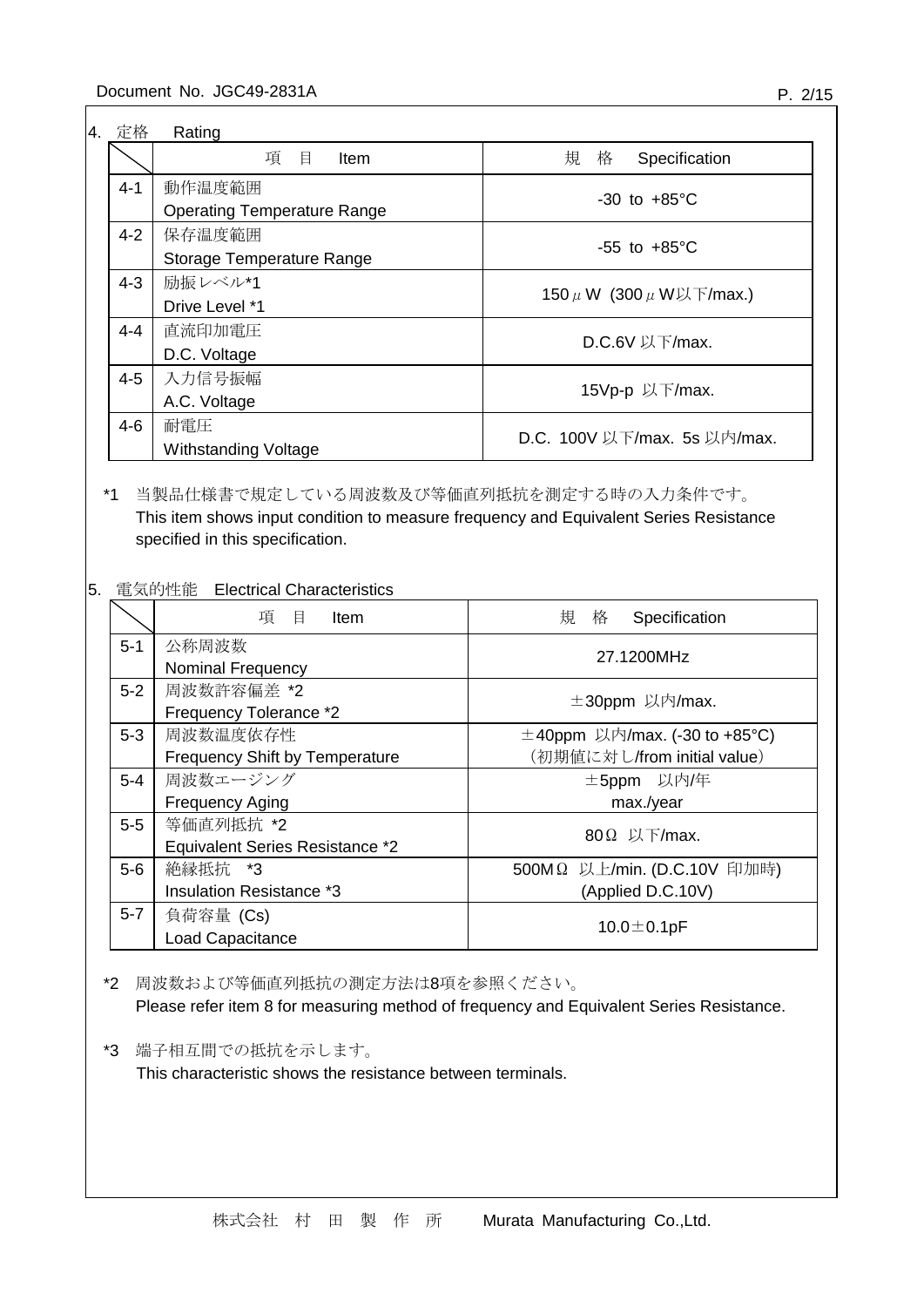### Document No. JGC49-2831A



株式会社 村 田 製 作 所 Murata Manufacturing Co.,Ltd.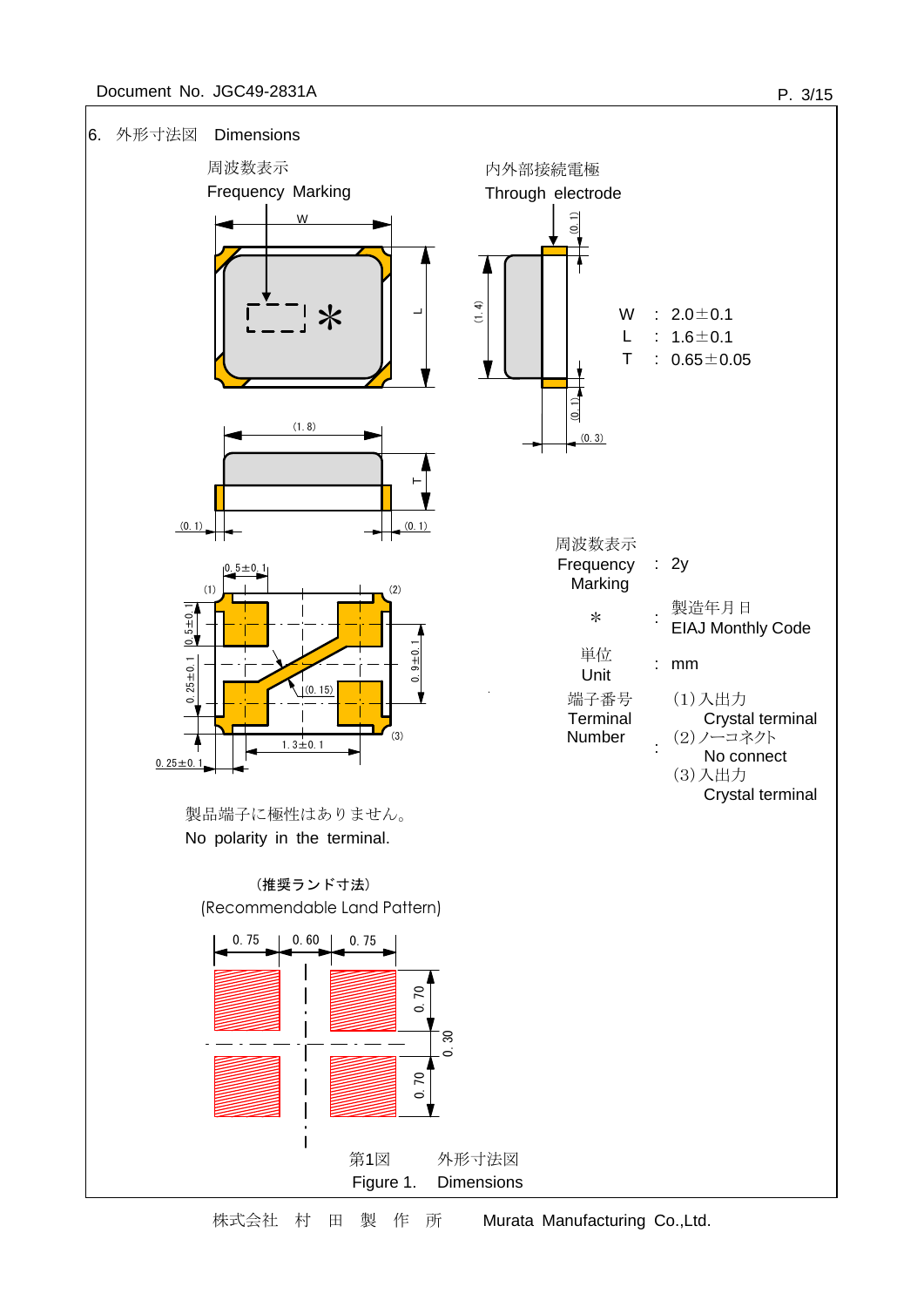### Document No. JGC49-2831A

 $\mathbf{r}$ 

| 月<br>年 Year            | Month |             | $\overline{2}$ | 3              | 4 | 5 | 6 | 7 | 8 | 9 | 10       | 11 | 12 |
|------------------------|-------|-------------|----------------|----------------|---|---|---|---|---|---|----------|----|----|
| 2011, 2015, 2019, 2023 |       | a           | b              | $\overline{c}$ | d | e | f | g | h |   | k        |    | m  |
| 2012, 2016, 2020, 2024 |       | $\mathbf n$ | p              | д              | r | s | t | u | U | w | x        | Y  | 3  |
| 2013, 2017, 2021, 2025 |       | А           | В              |                | D | Ε | F | G | H |   | K        |    | M  |
| 2014, 2018, 2022, 2026 |       | N           | р              | Q              | R | S | Т | U | v | W | $\rm\,X$ |    | Z  |

製造年月度 / EIAJ Monthly Code

(注) 4年で1サイクルとなります。 / (note) The number is cycled by 4years.

- 7. テーピング品包装規格 Packaging Standard (Taping)
	- 7-1 テープは右巻き(テープの端を手前に取り出した時、送り穴が右側になる向き)とします。 The tape for components shall be wound clockwise. The feeding holes shall be to the right side as the tape is pulled toward the user.
	- 7-2 チップは、1リール 3,000個収納します。 A reel shall contain 3,000pcs of components.
	- 7-3 プラスチックテープの外形寸法図を第2図に示します。 Dimensions of plastic tape are shown in Figure 2.
	- 7-4 プラスチックリールの外形寸法図を第3図に示します。 Dimensions of plastic reel are shown in Figure 3.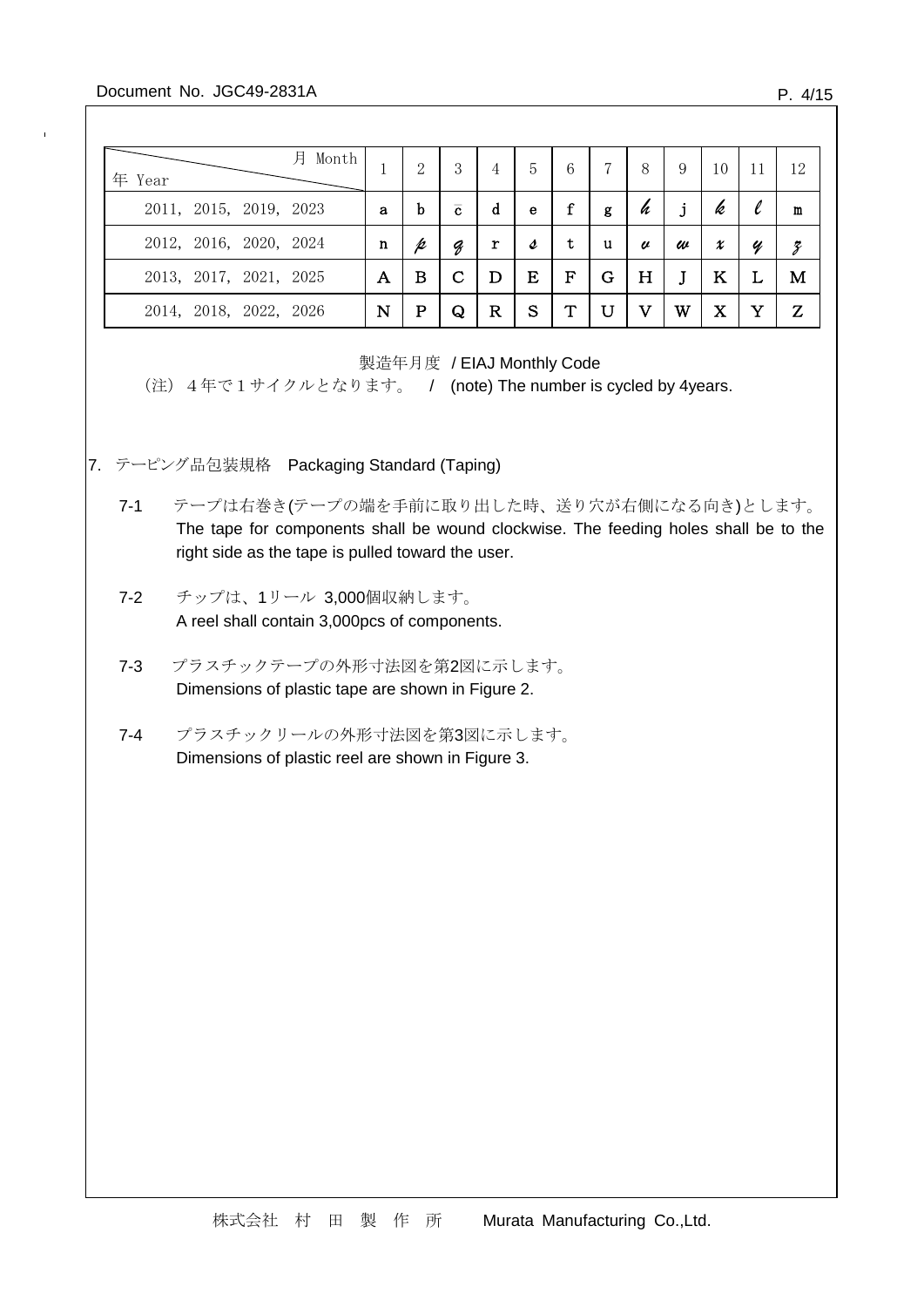

株式会社 村 田 製 作 所 Murata Manufacturing Co.,Ltd.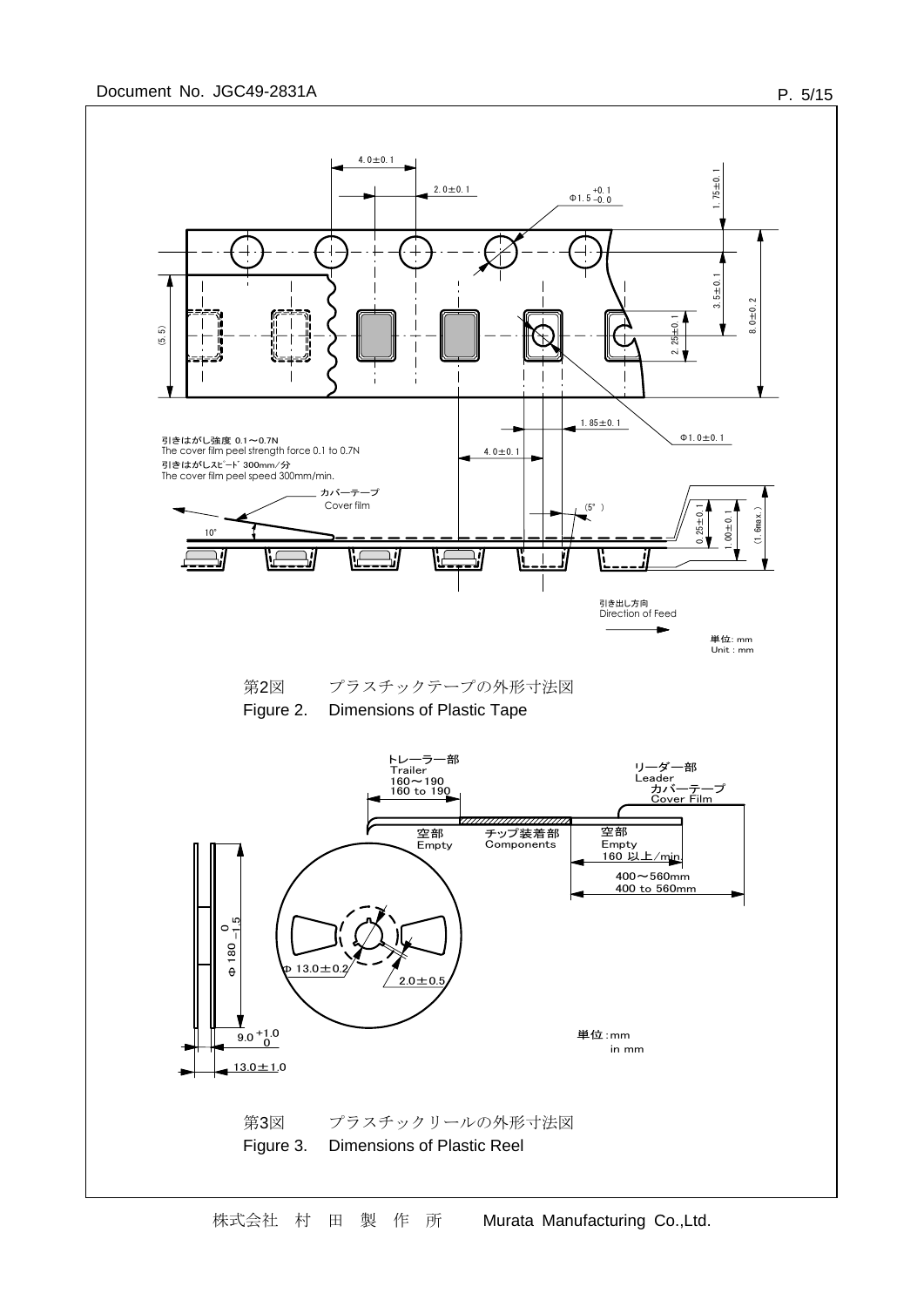#### 8. 測定方法 Measuring Method

#### 8-1 周波数測定方法:

5、9、10項で示す周波数は、第4-1図で示す回路とネットワークアナライザ(KEYSIGHT E5100Aもしくは相当品)にて測定した負荷時共振周波数(共振点近傍において、電気的イン ピーダンスが抵抗性となる2つの周波数のうち、低い方の周波数)を示します。DUTは第4-2 図に示します。負荷容量値(Cs)は5項を参照ください。負荷時共振周波数の規格値は、励 振レベル: 150μWで測定した値です。測定機器の違いにより、周波数ズレが発生する可 能性があります。

#### Frequency measuring method:

Frequency mentioned the items of 5, 9, 10 means the load resonance frequency (Lower frequency of the two given when the electrical impedance of the component becomes resistant near its resonance point) measured by network analyzer (KEYSIGHT E5100A or the equivalent) and the circuit in Figure. 4-1. DUT is shown in Figure 4-2, and the value of a load capacitor (Cs) is referred to item 5. The load resonance frequency is measured at drive level of 150  $\mu$  W. Measured frequency may be changed by using different measurement equipment.



株式会社 村 田 製 作 所 Murata Manufacturing Co.,Ltd.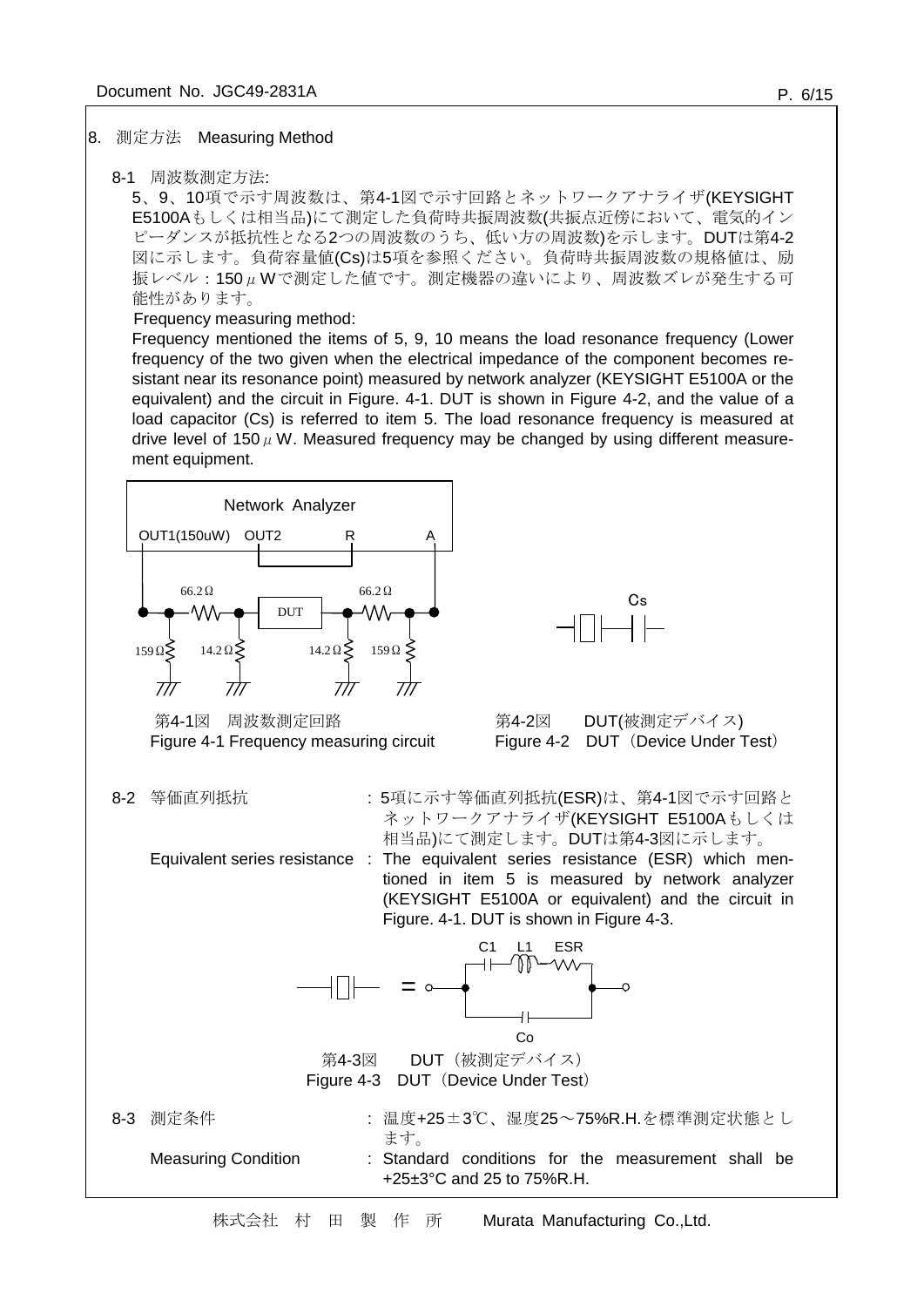9. 機械的性能 Physical Characteristics

|         | 項<br>目            | 試験条件                                                                                                                    | 試験後の規格            |
|---------|-------------------|-------------------------------------------------------------------------------------------------------------------------|-------------------|
|         | Item              | <b>Test Condition</b>                                                                                                   | Specification     |
|         |                   |                                                                                                                         | <b>After Test</b> |
| $9 - 1$ | 自然落下              | 製品単品状態で、1.5mの高さからコンクリート 外観に異常がなく、                                                                                       |                   |
|         |                   | に3回自然落下させた後、測定します。試験方法 表1及び5-5を満足し                                                                                      |                   |
|         |                   | はIEC60068-2-31に準拠します。                                                                                                   | ます。               |
|         | <b>Free Fall</b>  | Component shall be measured after 3 times free No visible damage                                                        |                   |
|         |                   | fall onto a concrete floor from a height of 1.5m. and the measured                                                      |                   |
|         |                   | Testing procedure is in accordance with values                                                                          | shall<br>meet     |
|         |                   | IEC60068-2-31.                                                                                                          | Table 1 and 5-5.  |
| $9 - 2$ | 正弦波振動             | 製品を試験用基板に実装した状態で、振動周波 表1及び5-5を満足し                                                                                       |                   |
|         |                   | 数10~55Hz、全振幅1.5mmの振動をX,Y,Zの3方 ます。                                                                                       |                   |
|         |                   | 向に各2時間加えた後、測定します。試験方法は                                                                                                  |                   |
|         |                   | IEC60068-2-6に準拠します。                                                                                                     |                   |
|         | Vibration         | Component shall be soldered on the test board. The measured values                                                      |                   |
|         | (Sinusoidal)      | Then it shall be measured after being applied shall meet Table 1<br>vibration of amplitude 1.5mm and vibration and 5-5. |                   |
|         |                   | frequency 10 to 55Hz to each of 3 perpendicular                                                                         |                   |
|         |                   | directions for 2 hours. Testing procedure is in                                                                         |                   |
|         |                   | accordance with IEC60068-2-6.                                                                                           |                   |
|         | 9-3 基板たわみ         | 下図に示すたわみ試験用基板に実装し、矢印の 表1及び5-5を満足し                                                                                       |                   |
|         |                   | 方向に5回たわませた後、測定します。                                                                                                      | ます。               |
|         |                   | たわみ量 :1mm 保持時間 :1秒                                                                                                      |                   |
|         |                   | 基板厚み:1.6mm                                                                                                              |                   |
|         | <b>Board Flex</b> | Component shall be soldered on the test board. The measured values                                                      |                   |
|         |                   | Then it shall be measured after being applied shall meet Table 1                                                        |                   |
|         |                   | pressure in vertical direction shown in the figure and 5-5.                                                             |                   |
|         |                   | below for 5 times until the bent width reaches                                                                          |                   |
|         |                   | 1mm and hold for 1 second. (PCB thickness:                                                                              |                   |
|         |                   | 1.6mm)                                                                                                                  |                   |
|         |                   | 加圧棒<br>加圧<br>$20^{\text{Stick}}$<br>Load                                                                                |                   |
|         |                   |                                                                                                                         |                   |
|         |                   | <b>PCB</b><br>たわみ                                                                                                       |                   |
|         |                   | Deflection<br>R10                                                                                                       |                   |
|         |                   | φ 5支持台<br>部品<br>뇕챵손대er<br>$\phi$ 5 Supporter<br>Part                                                                    |                   |
|         |                   | 45<br>45                                                                                                                |                   |
|         |                   | 100                                                                                                                     |                   |
|         |                   | $\mathbf{I}$                                                                                                            |                   |
|         |                   | ਠੈ                                                                                                                      |                   |
|         |                   |                                                                                                                         |                   |
|         |                   |                                                                                                                         |                   |
|         |                   | Component mounted / 素子実装部<br>単位/Unit: mm                                                                                |                   |
|         |                   |                                                                                                                         |                   |
|         |                   |                                                                                                                         |                   |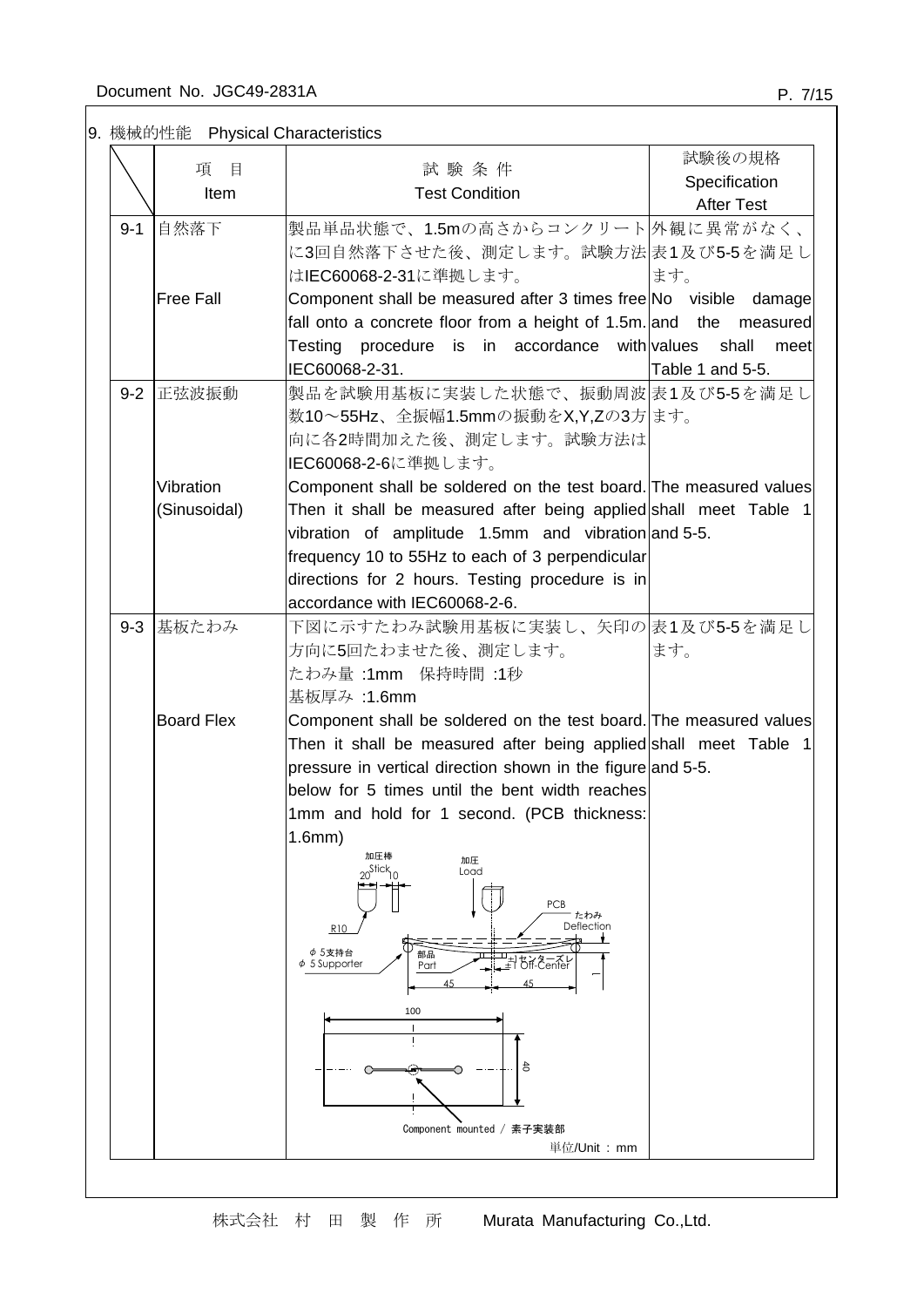|       | 9-4 はんだ耐熱             | 製品単品状態でリフロー炉(ピーク温度+260±表1及び5-5を満足し                                      |                       |
|-------|-----------------------|-------------------------------------------------------------------------|-----------------------|
|       |                       | (1)リフロー方式  5℃、5.0±0.5秒、その他条件は12-7-2項を参 ます。                              |                       |
|       |                       | 照)に2回通した後、室温に取り出し、24時間放                                                 |                       |
|       |                       | 置した後、測定します。試験方法はIEC60068-2-                                             |                       |
|       |                       | 58に準拠します。                                                               |                       |
|       | Resistance to         | Component shall be measured after 2 times The measured values           |                       |
|       | <b>Soldering Heat</b> | reflow soldering and leaving at room temperature shall meet Table 1     |                       |
|       | $(1)$ Re-flow         | for 24 hours. For soldering profile, refer to item and 5-5.             |                       |
|       | Soldering             | 12-7-2 (Peak temperature is +260±5°C for                                |                       |
|       |                       | 5.0±0.5s). Testing procedure is in accordance                           |                       |
|       |                       | with IEC60068-2-58.                                                     |                       |
|       | (2)コテ付け方式             | PCB上にて温度+350±5℃で5.0±0.5秒間はんだ 外観に異常がなく、                                  |                       |
|       |                       | 付けを行い、室温に24時間放置した後、測定し表1及び5-5を満足し                                       |                       |
|       |                       | ます。但し、はんだこて先は電極部に直接接触ます。                                                |                       |
|       |                       | しない事とします。試験方法はIEC60068-2-58に                                            |                       |
|       |                       | 準拠します。                                                                  |                       |
|       | (2)Soldering          | Component shall be measured after soldering on No visible damage        |                       |
|       | with iron             | PCB at $+350\pm5$ °C for 5.0 $\pm$ 0.5s and leaving at and the measured |                       |
|       |                       | room temperature for 24 hours. The soldering values shall meet          |                       |
|       |                       | iron shall not touch the component while Table 1 and 5-5.               |                       |
|       |                       | soldering. Testing procedure is in accordance                           |                       |
|       |                       | with IEC60068-2-58.                                                     |                       |
| $9-5$ | はんだ付性                 | 無鉛はんだ (Sn-3.0Ag-0.5Cu)                                                  | 端子の90%以上には            |
|       |                       | PCT装置にて温度+105℃、湿度100%R.H.の条 んだが付着します。                                   |                       |
|       |                       | 件で、4時間のエージングをした後、端子部分を                                                  |                       |
|       |                       | ロジンメタノール液に5秒浸した後、+245±5℃                                                |                       |
|       |                       | の溶融はんだ中に3.0±0.5秒間浸します。試験方                                               |                       |
|       |                       | 法はIEC60068-2-58に準拠します。                                                  |                       |
|       | Solderability         | Lead free solder (Sn-3.0Ag-0.5Cu)                                       | Ninety (90) % or more |
|       |                       | After being kept in pressure cocker at $+105^{\circ}C$ of terminal      | surface               |
|       |                       | and 100%R.H. for 4 hours, and being placed in a shall be coated with    |                       |
|       |                       | rosin-methanol for<br>5s, the<br>terminals                              | of solder.            |
|       |                       | component shall be immersed in a soldering                              |                       |
|       |                       | bath<br>+245±5°C for<br>$3.0 \pm 0.5$ s.<br>at<br>Testing               |                       |
|       |                       | procedure is in accordance with IEC60068-2-58.                          |                       |
|       |                       |                                                                         |                       |
|       |                       |                                                                         |                       |
|       |                       |                                                                         |                       |
|       |                       |                                                                         |                       |
|       |                       |                                                                         |                       |
|       |                       |                                                                         |                       |
|       |                       |                                                                         |                       |
|       |                       |                                                                         |                       |
|       |                       |                                                                         |                       |
|       |                       |                                                                         |                       |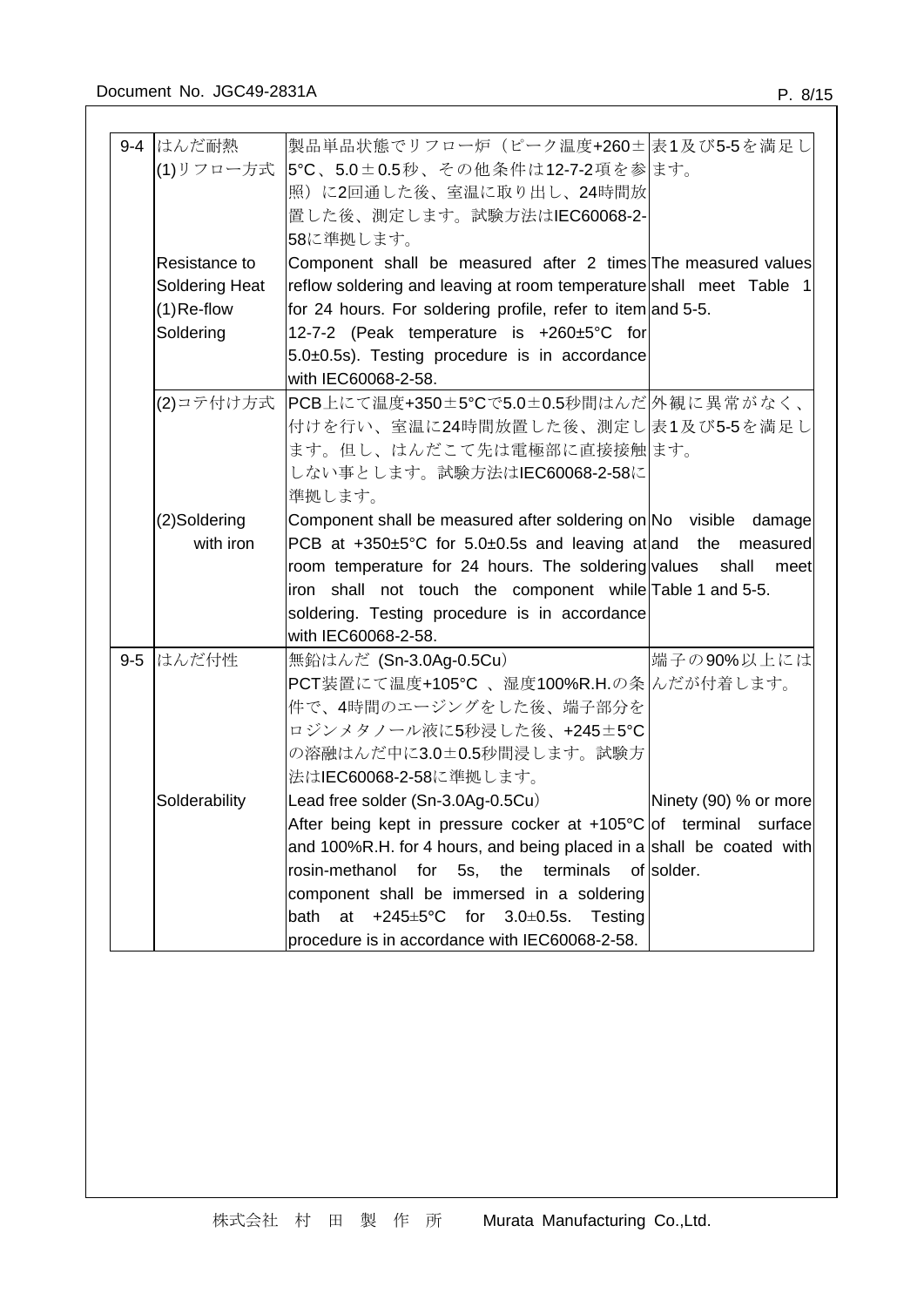# 10. 耐候性能 Environmental Characteristics

| 項<br>目      | 試験条件                                                                                | 試験後の規格            |
|-------------|-------------------------------------------------------------------------------------|-------------------|
| Item        | <b>Test Condition</b>                                                               | Specification     |
|             |                                                                                     | <b>After Test</b> |
| 10-1 高温放置   | 製品を試験用基板に実装した状態で、温度+85±2℃ 表1及び5-5を満足し                                               |                   |
|             | の恒温槽中に1000時間保持した後、室温に取り出ます。                                                         |                   |
|             | し、24時間放置した後、測定します。試験方法は                                                             |                   |
|             | IEC60068-2-2に準拠します。                                                                 |                   |
| High        | Component shall be soldered on the test board. The measured values                  |                   |
| Temperature | Then it shall be kept in a chamber at $+85\pm2\degree C$ for shall meet Table 1     |                   |
| Exposure    | 1000 hours. And then it shall be measured after and 5-5.                            |                   |
| (Storage)   | leaving at room temperature for 24 hours. Testing                                   |                   |
|             | procedure is in accordance with IEC60068-2-2.                                       |                   |
| 10-2 低温放置   | 製品を試験用基板に実装した状態で、温度-55±2℃ 表1及び5-5を満足し                                               |                   |
|             | の恒温槽中に1000時間保持した後、室温に取り出ます。                                                         |                   |
|             | し、24時間放置した後、測定します。試験方法は                                                             |                   |
|             | IEC60068-2-1に準拠します。                                                                 |                   |
| Cold        | Component shall be soldered on the test board. The measured values                  |                   |
| (Storage)   | Then it shall be kept in a chamber at $-55\pm2$ c for shall meet Table 1            |                   |
|             | 1000 hours. And then it shall be measured after and 5-5.                            |                   |
|             | leaving at room temperature for 24 hours. Testing                                   |                   |
|             | procedure is in accordance with IEC60068-2-1.                                       |                   |
|             | 10-3 高温高湿放置 製品を試験用基板に実装した状態で、温度+60±2℃ 表1及び5-5を満足し                                   |                   |
|             | 湿度90~95%R.H.の恒温恒湿槽中にて1000時間保持 ます。                                                   |                   |
|             | した後、室温に取り出し、24時間放置した後、測定                                                            |                   |
|             | します。試験方法はIEC60068-2-78に準拠します。                                                       |                   |
| Humidity    | Component shall be soldered on the test board. The measured values                  |                   |
|             | Then it shall be kept in a chamber at $+60\pm2\degree C$ , 90 to shall meet Table 1 |                   |
|             | 95%R.H. for 1000 hours. And then it shall beland 5-5.                               |                   |
|             | measured after leaving at room temperature for 24                                   |                   |
|             | hours. Testing procedure is in accordance with                                      |                   |
| 10-4 熱衝擊    | IEC60068-2-78.<br>製品を試験用基板に実装した状態で、温度-55℃の 表1及び5-5を満足し                              |                   |
|             | 恒温槽中に30分間保持後、温度+85℃の恒温槽中にます。                                                        |                   |
|             | 直ちに移し、30分間保持する。これを1サイクルと                                                            |                   |
|             | し、10サイクル行った後、室温に取り出し、24時間                                                           |                   |
|             | 放置した後、測定します。試験方法はIEC60068-2-14                                                      |                   |
|             | に準拠します。                                                                             |                   |
| Temperature | Component shall be soldered on the test board. After The measured values            |                   |
| Cycling     | performing 10 cycles of thermal test (-55°C for 30 shall meet Table 1               |                   |
|             | minutes to $+85^{\circ}$ C for 30 minutes), it shall be and 5-5.                    |                   |
|             | measured after leaving at room temperature for 24                                   |                   |
|             | hours. Testing procedure is in accordance with                                      |                   |
|             | IEC60068-2-14.                                                                      |                   |
|             |                                                                                     |                   |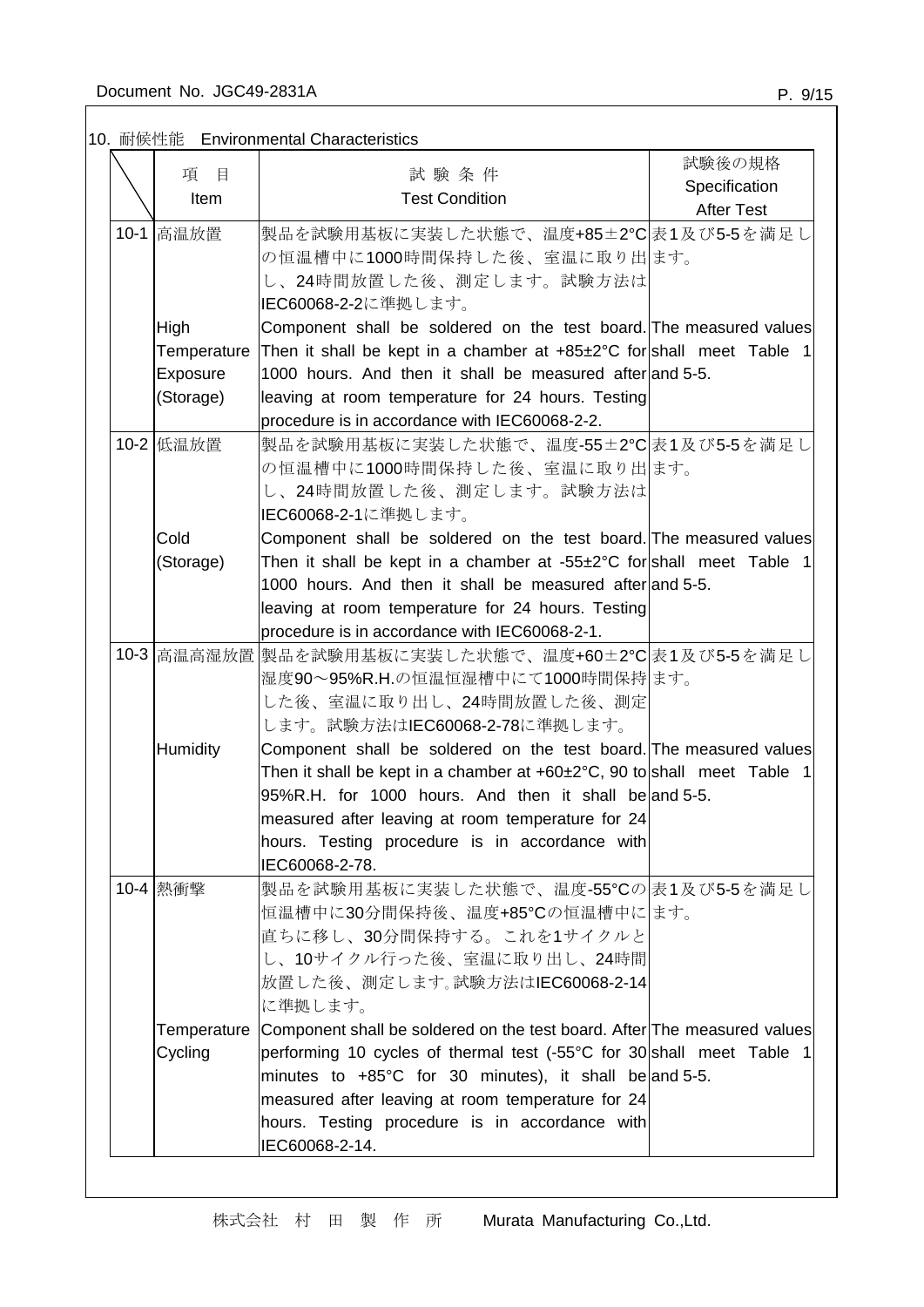| 表1                                                                                                                                                                                                                                                                                                                                                                                                                                                                                                                                                          | Table 1.                                                                                                                                                                                                                                                                                                                                                                                                                                                                                       |
|-------------------------------------------------------------------------------------------------------------------------------------------------------------------------------------------------------------------------------------------------------------------------------------------------------------------------------------------------------------------------------------------------------------------------------------------------------------------------------------------------------------------------------------------------------------|------------------------------------------------------------------------------------------------------------------------------------------------------------------------------------------------------------------------------------------------------------------------------------------------------------------------------------------------------------------------------------------------------------------------------------------------------------------------------------------------|
| 周波数変動量                                                                                                                                                                                                                                                                                                                                                                                                                                                                                                                                                      | ±25ppm 以内 (初期値に対し)                                                                                                                                                                                                                                                                                                                                                                                                                                                                             |
| Frequency deviation                                                                                                                                                                                                                                                                                                                                                                                                                                                                                                                                         | $\pm$ 25ppm max. (from initial value)                                                                                                                                                                                                                                                                                                                                                                                                                                                          |
| $ $ 11. $\triangle$ 注意 Cautions<br>11-1 用途の限定 Limitation of Applications<br>①航空機器 ②宇宙機器 ③海底機器 ④発電所制御機器 ⑤医療機器<br>⑥輸送機器(自動車、列車、船舶等) ⑦交通用信号機器<br>⑨情報処理機器 ⑩その他上記機器と同等の機器<br>the third party's life, body or property.<br>(example: engine control, brake control, steering control, body control)<br><b><i>DAircraft equipment</i></b><br>2 Aerospace equipment<br><b>3Undersea equipment</b><br>4) Power plant control equipment<br><b>5</b> Medical equipment<br>6Transportation equipment(vehicles, trains, ships, etc.)<br><b>7Traffic signal equipment</b> | 当製品について、その故障や誤動作が人命または財産に危害を及ぼす恐れがある等の理由に<br>より、高信頼性が要求される以下の用途でのご使用をご検討の場合は、必ず事前に当社まで<br>ご連絡下さい。ただし、⑥の輸送機器は、機器の動作に直接かかわる用途でのご使用は避け<br>てください。(具体例:エンジン制御、ブレーキ制御、ステアリング制御、ボディ制御)<br>⑧防災/防犯機器<br>Please contact us before using our products for the applications listed below which require<br>especially high reliability for the prevention of defects which might directly cause damage to<br>Notice, please do not use this products in following applications in transportation equipment. |
| <b>8Disaster prevention / crime prevention equipment</b><br><b>9Data-processing equipment</b><br>listed in the above<br>11-2 フェールセーフ機能の付加 Fail-safe<br>ールセーフ機能を必ず付加して下さい。                                                                                                                                                                                                                                                                                                                                                                                   | <b>Mapplications of similar complexity and/or with reliability requirements to the applications</b><br>当製品に万が一異常や不具合が生じた場合でも、二次災害防止のために完成品に適切なフェ<br>Be sure to provide an appropriate fail-safe function on your product to prevent a second                                                                                                                                                                                                                                                   |
|                                                                                                                                                                                                                                                                                                                                                                                                                                                                                                                                                             | damage that may be caused by the abnormal function or the failure of our product.                                                                                                                                                                                                                                                                                                                                                                                                              |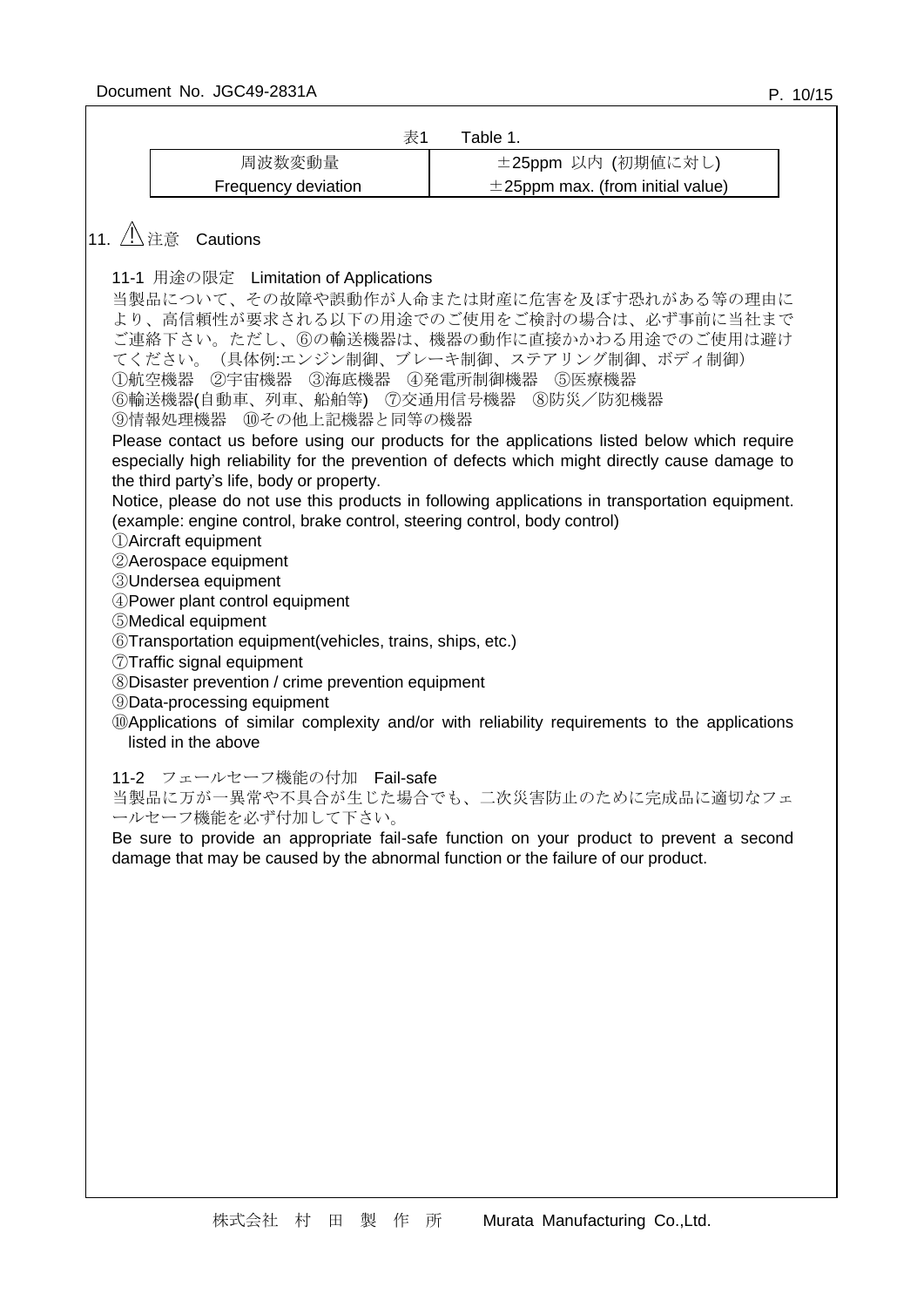#### 12. 使用上の注意 Caution for Use

### 12-1

過大な機械衝撃が印加された場合、不具合を生じることがありますので取り扱いには充分ご 注意下さい。

The component may be damaged if excess mechanical stress is applied.

## 12-2

当製品は気密構造ではありません。洗浄及び樹脂コーティングすることはお避け下さい。 Conformal coating or washing to the component is not acceptable. Because it is not hermetically sealed.

## 12-3

ご使用IC及び発振回路条件により、発振不具合(異常発振あるいは発振停止)が発生する 場合がありますので、回路条件を充分ご確認の上ご使用下さい。

Please confirm the circuit conditions on your set, because irregular or stop oscillation may occur under unmatched circuit conditions.

#### 12-4

当製品は、画像認識タイプの位置決め機構実装機に対応しています。但し、実装条件によっ ては過大な衝撃が加わり製品本体を破損する場合がありますので事前に使用される実装機で 必ず評価確認をして下さい。なお、メカチャック機構タイプの実装機での実装は避けて下さ い。詳細については事前に当社までお問い合わせ下さい。

The component is recommended with placement machines employing optical placement capabilities. The component might be damaged by mechanical force depending on placement machine and condition. Make sure that you have evaluated by using placement machines before going into mass production. Do not use placement machines employing mechanical positioning. Please contact Murata for details beforehand.

12-5

実装後に基板から取り外した製品は再使用しないで下さい。 Do not reuse components once mounted onto a circuit board.

12-6

基板最上面のグランドや信号パターンは水晶振動子の下部に配置しないよう注意して下さい。 Ground or signal path on the top of substrate should not be located underneath crystal unit.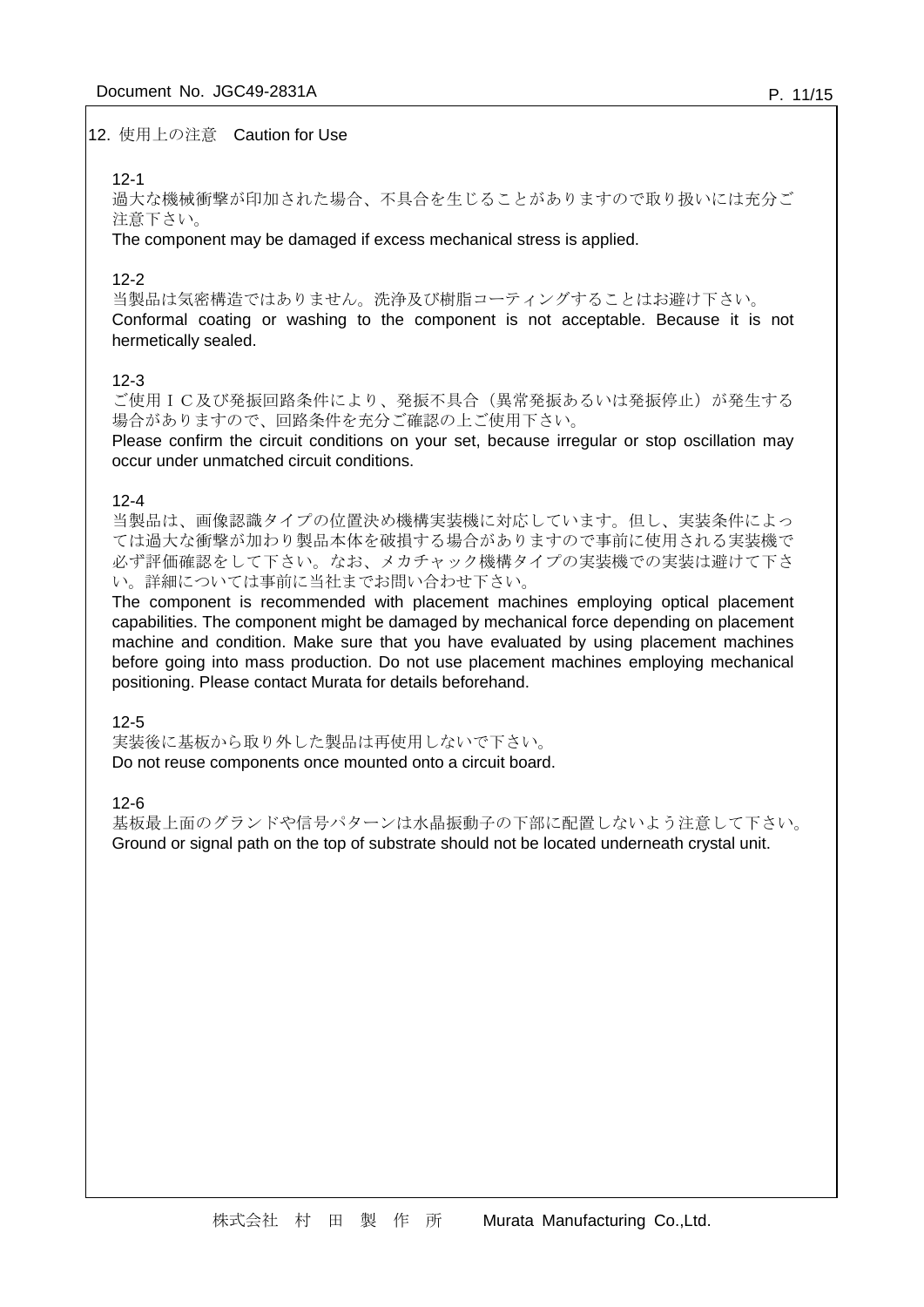## 12-7 はんだ付けに関する注意事項 Caution for Soldering

この製品はリフロー方式で実装をお願いします。

Please mount components on a circuit board by the re-flow soldering

12-7-2 推奨はんだ条件 Recommendable Soldering Profile

12-7-1 推奨するフラックスおよびはんだ Recommendable Flux and Solder

| フラックス<br><b>Flux</b> | ロジン系フラックスをお使いください。水溶性フラックスは使用<br>しないでください。<br>Please use rosin based flux, but do not use water soluble flux.                                                                                     |
|----------------------|---------------------------------------------------------------------------------------------------------------------------------------------------------------------------------------------------|
| はんだ<br>Solder        | Sn-3.0Ag-0.5Cu組成のはんだをご使用ください。<br>クリームはんだ塗布厚は、0.10~0.15mmの範囲でお願いします。<br>Please use solder (Sn-3.0Ag-0.5Cu) under the following condition.<br>Standard thickness of soldering paste: 0.10 to 0.15mm |



| 頭 | $100 - 100 - 1$ |               | 1ホ/ㅠ<br>Gradual<br>Cooling |
|---|-----------------|---------------|----------------------------|
|   | $60 \sim 120s$  | $30 \sim 60s$ |                            |

|                  | 標準プロファイル                   |
|------------------|----------------------------|
|                  | Standard soldering profile |
| 予熱               | 150°C to 180°C             |
| Pre-heating      | 60s to 120s                |
| 加熱部              | 220°C 以上/min.              |
| Heating          | 30s to 60s                 |
| ピーク温度            | 245°C以上/min. 260°C以下/max.  |
| Peak temperature | 5s 以内/max.                 |

\*温度は部品表面付近で測定します。

\*Temperature shall be measured on the surface of component.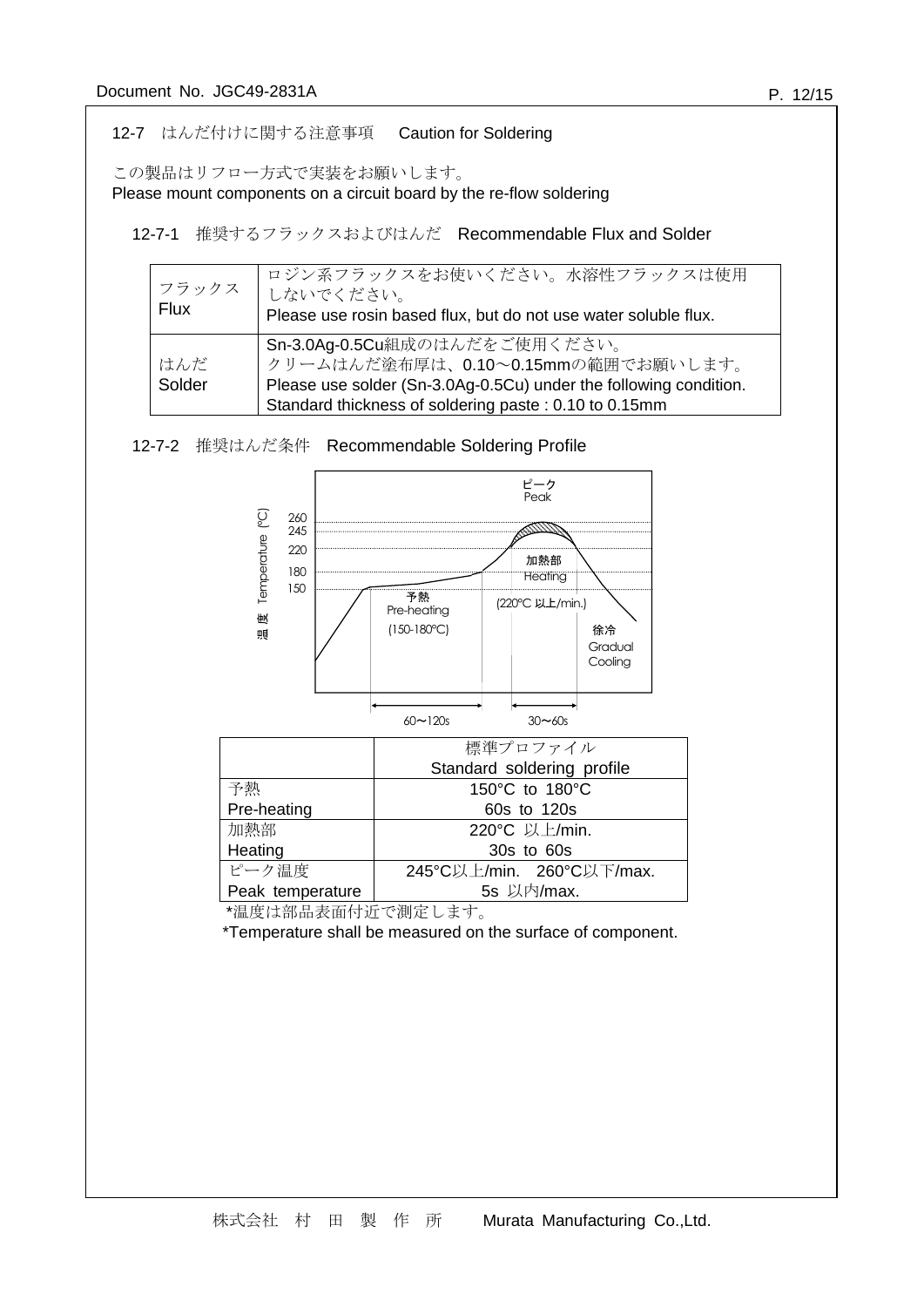### 12-7-3 こて付け条件 Reworking with soldering iron

やむを得ずはんだこてを使用して製品をはんだ付け・修正する場合は、以下の点に注意 して行って下さい。

Please solder with soldering iron noting to the following conditions.

|                               | 条<br>件                                        |
|-------------------------------|-----------------------------------------------|
|                               | condition                                     |
| 予熱温度                          | $150^{\circ}$ C 60s                           |
| Pre-heating                   |                                               |
| はんだこてのこて先温度                   | 350°C 以下/max.                                 |
| Heating of the soldering iron |                                               |
| はんだこてのワット数                    | 30W 以下/max.                                   |
| Watt                          |                                               |
| はんだこてのこて先形状                   | $\phi$ 3mm 以下/max.                            |
| Shape of the soldering iron   |                                               |
| はんだ付け時間                       | 5s 以内/max.                                    |
| <b>Soldering Time</b>         |                                               |
| はんだ                           | Sn-3.0Ag-0.5Cu                                |
| Solder                        |                                               |
|                               | 製品に直接こて先がふれないようにしてくださ                         |
|                               | い。こて先が製品に直接触れて過剰な熱が加わ                         |
|                               | った場合、圧電素子の特性劣化や製品電極の破                         |
| 注意事項                          | 損につながる恐れがあります。                                |
| Caution                       | Please do not directly touch the components   |
|                               | with soldering iron, because the terminals of |
|                               | components or electrical characteristics may  |
|                               | be damaged if excess thermal stress is        |
|                               | applied.                                      |

## 12-7-4 はんだ盛り量 Solder Volume

はんだ盛り量は基板の高さ以下にしてください。基板を超えた場合、キャップと基板の封 止部が破損する可能性があります。

Please keep the solder volume below the height of the substrate. When exceeding the substrate, the damage of sealing part between the metal cap and the substrate may occur.

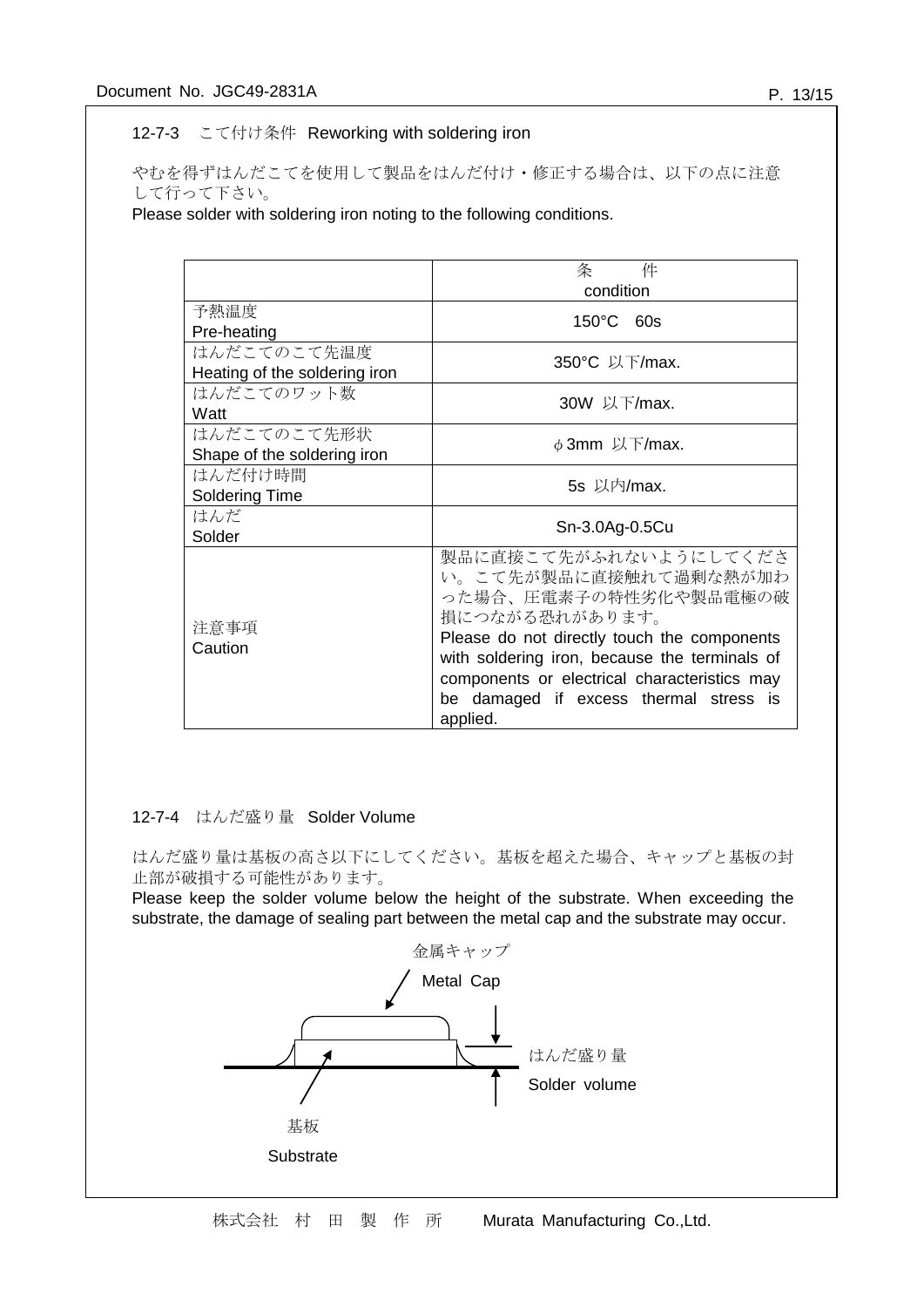#### 13. 製品保管上の注意 Notice on product storage

#### 13-1

温度-10~+40°C、相対湿度15~85%で、急激な温湿度変化のない室内で保管下さい。 Please store the products in room where the temperature / humidity is stable. And avoid such places where there are large temperature changes. Please store the products under the following conditions : Temperature : -10 to +40 °C Humidity : 15 to 85% R.H.

#### 13-2

製品保管期限は未開梱、未開封状態にて、納入後6ヶ月間です。納入後6ヶ月以内でご使用下 さい。6ヶ月を越える場合ははんだ付け性等をご確認の上、ご使用下さい。

Expire date (Shelf life) of the products is 6 months after delivery under the conditions of an unopened package. Please use the products within 6 months after delivery.

If you store the products for a long time (more than 6months), use carefully because the products may be degraded in the solder-ability and/or rusty. Please confirm solder-ability and characteristics for the products regularly.

#### 13-3

酸、アルカリ、塩、有機ガス、硫黄等の化学的雰囲気中で保管されますとはんだ付け性の劣 化不良等の原因となりますので、化学的雰囲気中での保管は避けて下さい。

Please do not store the products in a chemical atmosphere (Acids, Alkali, Bases, Organic gas, Sulfides and so on), because the characteristics may be reduced in quality, and/or be degraded in the solder-ability due to the storage in a chemical atmosphere.

#### 13-4

湿気、塵等の影響を避けるため、床への直置きは避けて保管下さい。 Please do not put the products directly on the floor without anything under them to avoid damp places and/or dusty places.

#### 13-5

直射日光、熱、振動等が加わる場所での保管は避けて下さい。

Please do not store the products in the places under direct sunlight, heat and vibration.

#### 13-6

開梱、開封後、長期保管された場合、保管状況によっては、はんだ付け性等が劣化する可能 性があります。開梱、開封後は速やかにご使用下さい。

Please use the products immediately after the package is opened, because the characteristics may be reduced in quality, and/or be degraded in the solder-ability due to storage under the poor condition.

### 13-7

製品落下により、製品内部の圧電素子の割れ等の原因となりますので、容易に落下しない状 態での保管とお取扱いをお願い致します。

Please do not drop the products to avoid cracking of piezoelectric element.